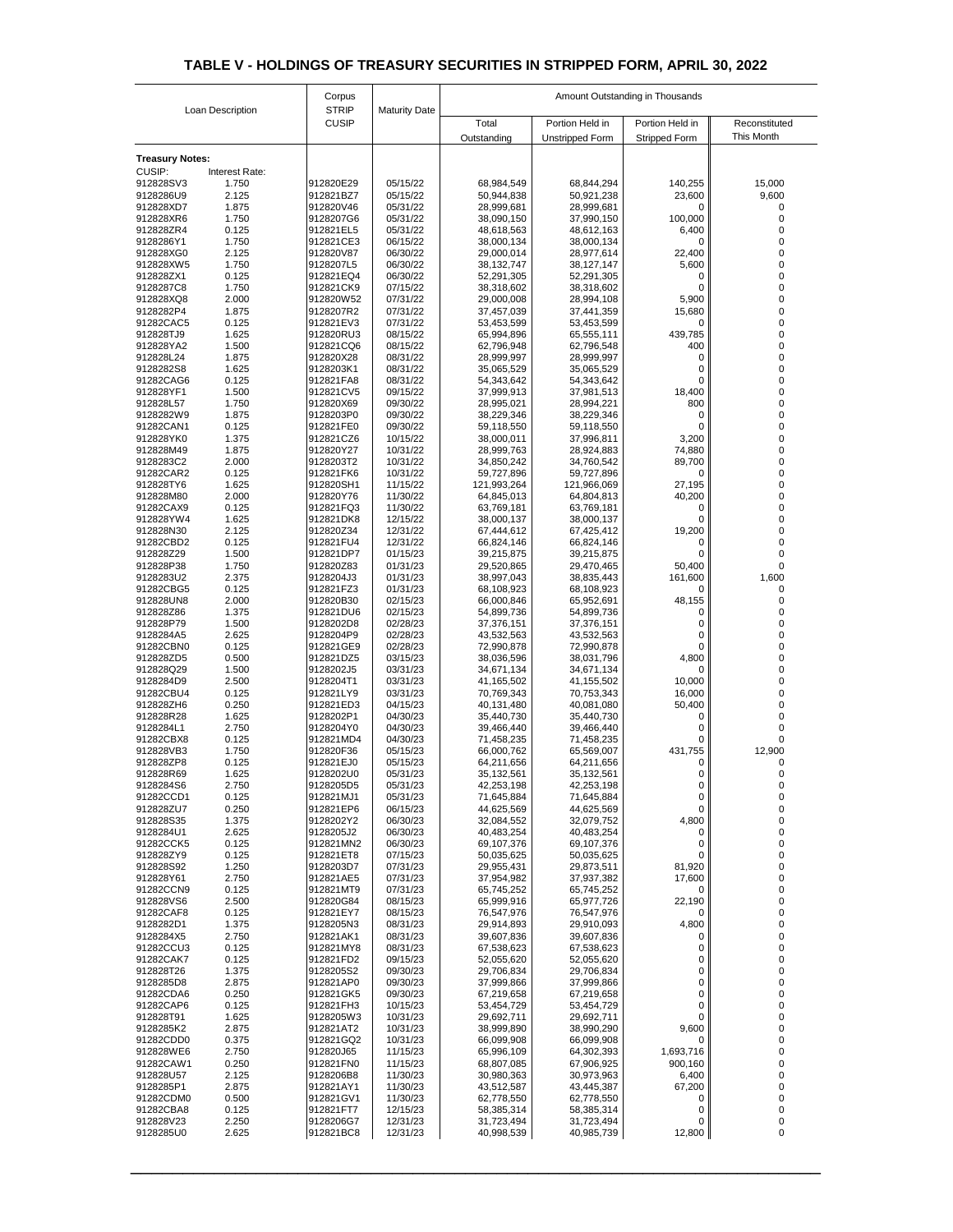| Loan Description       |                | Corpus                       |                      |                          | Amount Outstanding in Thousands |                      |               |  |  |
|------------------------|----------------|------------------------------|----------------------|--------------------------|---------------------------------|----------------------|---------------|--|--|
|                        |                | <b>STRIP</b><br><b>CUSIP</b> | <b>Maturity Date</b> | Total                    | Portion Held in                 | Portion Held in      | Reconstituted |  |  |
|                        |                |                              |                      | Outstanding              | <b>Unstripped Form</b>          | <b>Stripped Form</b> | This Month    |  |  |
| 91282CDR9              | 0.750          | 912821GZ2                    | 12/31/23             | 63,608,315               | 63,608,315                      |                      |               |  |  |
| 91282CBE0              | 0.125          | 912821FX8                    | 01/15/24             | 63,830,651               | 63,830,651                      | 0                    |               |  |  |
| 912828V80<br>9128285Z9 | 2.250<br>2.500 | 9128206M4<br>912821BH7       | 01/31/24<br>01/31/24 | 29,775,684<br>41,000,039 | 29,775,684<br>40,987,639        | ი<br>12,400          |               |  |  |
| 91282CDV0              | 0.875          | 912821HE8                    | 01/31/24             | 62,070,930               | 62,070,930                      | 0                    |               |  |  |
| 912828B66              | 2.750          | 912820L47                    | 02/15/24             | 65,996,824               | 65,736,687                      | 260,137              |               |  |  |
| 91282CBM2              | 0.125          | 912821GC3                    | 02/15/24             | 79,041,154               | 79,036,754                      | 4,400                | 800           |  |  |
| 912828W48<br>9128286G0 | 2.125<br>2.375 | 9128206S1<br>912821BN4       | 02/29/24<br>02/29/24 | 31,879,252<br>42,973,164 | 31,879,252<br>42,960,364        | $\Omega$<br>12,800   |               |  |  |
| 91282CEA5              | 1.500          | 912821HK4                    | 02/29/24             | 60,908,308               | 60,908,308                      | 0                    |               |  |  |
| 91282CBR1              | 0.250          | 912821GH2                    | 03/15/24             | 61,595,099               | 61,580,699                      | 14,400               |               |  |  |
| 912828W71              | 2.125          | 9128206W2                    | 03/31/24             | 72,389,805               | 72,389,805                      |                      |               |  |  |
| 91282CEG2<br>91282CBV2 | 2.250<br>0.375 | 912821HP3<br>912821MB8       | 03/31/24<br>04/15/24 | 59,307,158<br>66,901,843 | 59,307,158<br>66,895,443        | 0<br>6,400           |               |  |  |
| 912828X70              | 2.000          | 9128207B7                    | 04/30/24             | 31,818,596               | 31,818,596                      | 0                    |               |  |  |
| 9128286R6              | 2.250          | 912821BX2                    | 04/30/24             | 41,523,405               | 41,475,405                      | 48,000               |               |  |  |
| 912828WJ5<br>91282CCC3 | 2.500<br>0.250 | 912820N29<br>912821MG7       | 05/15/24<br>05/15/24 | 65,994,795<br>88,769,272 | 65,912,330<br>88,769,272        | 82,465<br>0          | 1,000         |  |  |
| 912828XT2              | 2.000          | 9128207H4                    | 05/31/24             | 76,675,617               | 76,653,517                      | 22,100               |               |  |  |
| 91282CCG4              | 0.250          | 912821MM4                    | 06/15/24             | 63,332,106               | 63,324,106                      | 8,000                |               |  |  |
| 912828XX3              | 2.000          | 9128207M3                    | 06/30/24             | 31,403,548               | 31,403,548                      | 0                    |               |  |  |
| 9128286Z8<br>91282CCL3 | 1.750<br>0.375 | 912821CH6<br>912821MR3       | 06/30/24<br>07/15/24 | 43,344,818               | 43,290,418<br>67,536,844        | 54,400               |               |  |  |
| 9128282N9              | 2.125          | 9128207S0                    | 07/31/24             | 67,548,044<br>30,846,907 | 30,826,107                      | 11,200<br>20,800     |               |  |  |
| 912828Y87              | 1.750          | 912821CN3                    | 07/31/24             | 42,627,408               | 42,627,408                      | 0                    |               |  |  |
| 912828D56              | 2.375          | 912820P84                    | 08/15/24             | 65,998,692               | 65,856,526                      | 142,166              | 16,000        |  |  |
| 91282CCT6<br>9128282U3 | 0.375<br>1.875 | 912821MW2<br>9128203L9       | 08/15/24<br>08/31/24 | 83,876,178<br>28,877,629 | 83,876,178<br>28,877,629        | 0<br>0               | 0             |  |  |
| 912828YE4              | 1.250          | 912821CT0                    | 08/31/24             | 46,324,103               | 46,324,103                      | 0                    |               |  |  |
| 91282CCX7              | 0.375          | 912821GJ8                    | 09/15/24             | 64,175,878               | 64,175,878                      | 0                    |               |  |  |
| 9128282Y5<br>912828YH7 | 2.125<br>1.500 | 9128203Q8<br>912821CX1       | 09/30/24<br>09/30/24 | 31,480,100<br>45,258,960 | 31,414,500<br>45,258,960        | 65,600               |               |  |  |
| 91282CDB4              | 0.625          | 912821GN9                    | 10/15/24             | 62,364,044               | 62,364,044                      |                      |               |  |  |
| 9128283D0              | 2.250          | 9128203U9                    | 10/31/24             | 28,700,490               | 28,687,690                      | 12,800               |               |  |  |
| 912828YM6              | 1.500          | 912821DC6                    | 10/31/24             | 45,286,641               | 45,286,641                      | $\Omega$             |               |  |  |
| 912828G38<br>91282CDH1 | 2.250<br>0.750 | 912820R58<br>912821GT6       | 11/15/24<br>11/15/24 | 66,031,911<br>88,393,592 | 65,980,311<br>88,384,792        | 51,600<br>8,800      |               |  |  |
| 9128283J7              | 2.125          | 9128203Z8                    | 11/30/24             | 29,519,458               | 29,519,458                      | 0                    |               |  |  |
| 912828YV6              | 1.500          | 912821DH5                    | 11/30/24             | 44,254,945               | 44,193,345                      | 61,600               |               |  |  |
| 91282CDN8<br>9128283P3 | 1.000<br>2.250 | 912821GY5<br>9128204D6       | 12/15/24<br>12/31/24 | 61,962,878<br>31,660,300 | 61,962,878<br>31,650,700        | $\Omega$<br>9,600    |               |  |  |
| 912828YY0              | 1.750          | 912821DM4                    | 12/31/24             | 44,858,744               | 44,821,144                      | 37,600               |               |  |  |
| 91282CDS7              | 1.125          | 912821HC2                    | 01/15/25             | 60,343,414               | 60,343,414                      | $\Omega$             |               |  |  |
| 9128283V0              | 2.500          | 9128204K0                    | 01/31/25             | 32,115,181               | 32,115,181                      |                      |               |  |  |
| 912828Z52              | 1.375<br>2.000 | 912821DS1<br>912820T31       | 01/31/25<br>02/15/25 | 45,231,843               | 45,188,643                      | 43,200               |               |  |  |
| 912828J27<br>91282CDZ1 | 1.500          | 912821HH1                    | 02/15/25             | 65,988,280<br>80,247,914 | 65,487,279<br>80,247,914        | 501,001<br>$\Omega$  |               |  |  |
| 9128283Z1              | 2.750          | 9128204Q7                    | 02/28/25             | 36,070,112               | 36,070,112                      | $\mathbf{0}$         |               |  |  |
| 912828ZC7              | 1.125          | 912821DX0                    | 02/28/25             | 47,196,554               | 47,186,954                      | 9,600                |               |  |  |
| 91282CED9<br>9128284F4 | 1.750<br>2.625 | 912821HN8<br>9128204U8       | 03/15/25<br>03/31/25 | 56,065,327<br>34,108,089 | 56,065,327                      | $\Omega$<br>22,400   |               |  |  |
| 912828ZF0              | 0.500          | 912821EB7                    | 03/31/25             | 46,512,284               | 34,085,689<br>46,506,284        | 6,000                |               |  |  |
| 91282CEH0              | 2.625          | 912821HS7                    | 04/15/25             | 56,972,221               | 56,972,221                      |                      |               |  |  |
| 9128284M9              | 2.875          | 9128204Z7                    | 04/30/25             | 32,701,484               | 32,701,484                      |                      |               |  |  |
| 912828ZL7<br>912828XB1 | 0.375<br>2.125 | 912821EG6<br>912820U96       | 04/30/25<br>05/15/25 | 46,734,370<br>66,521,989 | 46,726,370<br>66,500,062        | 8,000<br>21,927      |               |  |  |
| 9128284R8              | 2.875          | 9128205F0                    | 05/31/25             | 35,211,597               | 35,094,797                      | 116,800              |               |  |  |
| 912828ZT0              | 0.250          | 912821EM3                    | 05/31/25             | 49,724,255               | 49,724,255                      | 0                    | $\Omega$      |  |  |
| 912828XZ8              | 2.750          | 912821AA3                    | 06/30/25             | 33,736,098               | 33,716,098                      | 20,000               |               |  |  |
| 912828ZW3<br>912828Y79 | 0.250<br>2.875 | 912821ER2<br>912821AF2       | 06/30/25<br>07/31/25 | 53,428,393<br>31,629,113 | 53,428,393<br>31,563,513        | 0<br>65,600          |               |  |  |
| 91282CAB7              | 0.250          | 912821EW1                    | 07/31/25             | 54,568,118               | 54,568,118                      | 0                    |               |  |  |
| 912828K74              | 2.000          | 912820W78                    | 08/15/25             | 66,479,519               | 66,233,189                      | 246,330              |               |  |  |
| 9128284Z0              | 2.750          | 912821AL9                    | 08/31/25             | 33,184,893               | 33,184,893                      | $\Omega$             |               |  |  |
| 91282CAJ0<br>9128285C0 | 0.250<br>3.000 | 912821FB6<br>912821AQ8       | 08/31/25<br>09/30/25 | 55,430,929<br>31,000,000 | 55,430,929<br>31,000,000        |                      |               |  |  |
| 91282CAM3              | 0.250          | 912821FF7                    | 09/30/25             | 60,256,027               | 60,256,027                      | 0                    |               |  |  |
| 9128285J5              | 3.000          | 912821AU9                    | 10/31/25             | 30,999,999               | 30,986,399                      | 13,600               |               |  |  |
| 91282CAT8              | 0.250          | 912821FL4                    | 10/31/25             | 60,834,976               | 60,834,976                      | 0                    |               |  |  |
| 912828M56<br>9128285N6 | 2.250<br>2.875 | 912820Y43<br>912821AZ8       | 11/15/25<br>11/30/25 | 66,120,819<br>34,809,191 | 66,043,464<br>34,809,191        | 77,355               | 4,040         |  |  |
| 91282CAZ4              | 0.375          | 912821FR1                    | 11/30/25             | 64,907,589               | 64,907,589                      |                      |               |  |  |
| 9128285T3              | 2.625          | 912821BD6                    | 12/31/25             | 32,000,157               | 32,000,157                      | 0                    |               |  |  |
| 91282CBC4              | 0.375          | 912821FV2                    | 12/31/25             | 67,976,543               | 67,976,543                      | 0                    |               |  |  |
| 9128286A3<br>91282CBH3 | 2.625<br>0.375 | 912821BJ3<br>912821GA7       | 01/31/26<br>01/31/26 | 32,000,104<br>69,244,706 | 32,000,104<br>69,244,706        | 0<br>0               |               |  |  |
| 912828P46              | 1.625          | 9128202A4                    | 02/15/26             | 64,940,660               | 64,677,320                      | 263,340              |               |  |  |
| 9128286F2              | 2.500          | 912821BP9                    | 02/28/26             | 33,540,101               | 33,540,101                      | 0                    |               |  |  |
| 91282CBQ3              | 0.500          | 912821GF6                    | 02/28/26             | 74,214,468               | 74,214,468                      |                      |               |  |  |
| 9128286L9<br>91282CBT7 | 2.250<br>0.750 | 912821BT1<br>912821LZ6       | 03/31/26<br>03/31/26 | 31,999,971<br>71,953,746 | 31,999,971<br>71,953,746        | 0<br>0               |               |  |  |
| 9128286S4              | 2.375          | 912821BY0                    | 04/30/26             | 32,408,242               | 32,408,242                      | 0                    |               |  |  |
| 91282CBW0              | 0.750          | 912821ME2                    | 04/30/26             | 72,649,380               | 72,649,380                      | 0                    |               |  |  |
| 912828R36              | 1.625          | 9128202R7                    | 05/15/26             | 69,496,759               | 69,361,450                      | 135,309              |               |  |  |
| 9128286X3<br>91282CCF6 | 2.125<br>0.750 | 912821CD5<br>912821MK8       | 05/31/26<br>05/31/26 | 35,361,567<br>72,840,141 | 35,361,567<br>72,840,141        | $\Omega$<br>0        |               |  |  |
| 9128287B0              | 1.875          | 912821CJ2                    | 06/30/26             | 33,828,122               | 33,828,122                      | 0                    | 0             |  |  |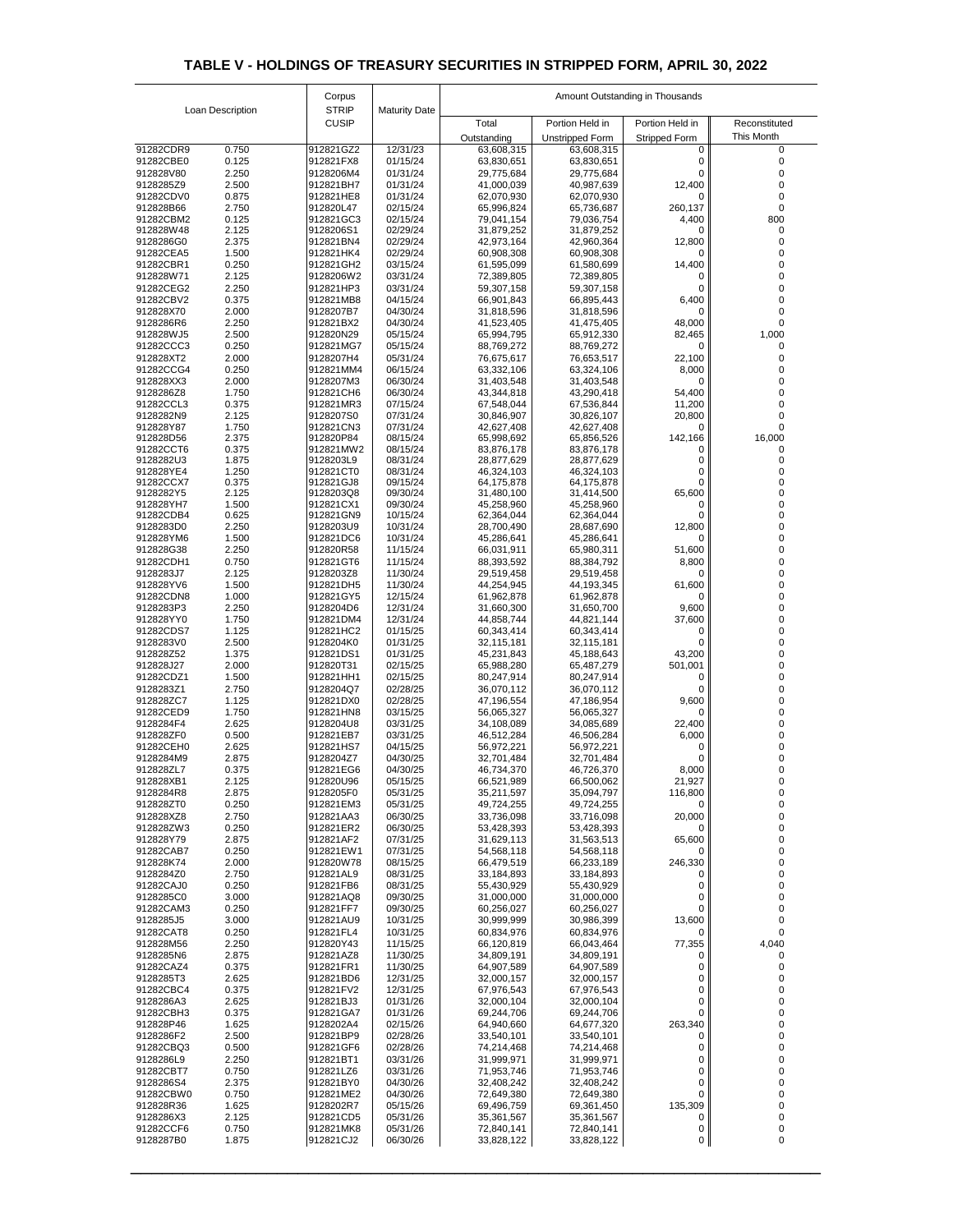|                             |                         | Corpus                       |                      | Amount Outstanding in Thousands |                            |                      |                  |  |
|-----------------------------|-------------------------|------------------------------|----------------------|---------------------------------|----------------------------|----------------------|------------------|--|
|                             | <b>Loan Description</b> | <b>STRIP</b><br><b>CUSIP</b> | <b>Maturity Date</b> | Total                           | Portion Held in            | Portion Held in      | Reconstituted    |  |
|                             |                         |                              |                      | Outstanding                     | <b>Unstripped Form</b>     | <b>Stripped Form</b> | This Month       |  |
| 91282CCJ8                   | 0.875                   | 912821MP7                    | 06/30/26             | 70,259,272                      | 70,259,272                 |                      | 0                |  |
| 912828Y95                   | 1.875                   | 912821CP8                    | 07/31/26             | 33,271,132                      | 33,271,132                 |                      |                  |  |
| 91282CCP4                   | 0.625                   | 912821MU6                    | 07/31/26             | 66,841,592                      | 66,841,592                 | 0                    |                  |  |
| 9128282A7<br>912828YD6      | 1.500<br>1.375          | 9128205K9<br>912821CU7       | 08/15/26<br>08/31/26 | 65,349,241<br>36,155,382        | 65,346,241<br>36, 155, 382 | 3,000<br>0           | O                |  |
| 91282CCW9                   | 0.750                   | 912821MZ5                    | 08/31/26             | 68,664,147                      | 68,664,147                 |                      |                  |  |
| 912828YG9                   | 1.625                   | 912821CY9                    | 09/30/26             | 35,324,210                      | 35,324,210                 | ი                    |                  |  |
| 91282CCZ2                   | 0.875                   | 912821GL3                    | 09/30/26             | 68,346,425                      | 68,346,425                 | 0                    |                  |  |
| 912828YQ7                   | 1.625                   | 912821DD4                    | 10/31/26             | 35,345,667                      | 35,345,667                 | 0                    |                  |  |
| 91282CDG3                   | 1.125                   | 912821GR0                    | 10/31/26             | 67,201,691                      | 67,201,691                 |                      |                  |  |
| 912828U24<br>912828YU8      | 2.000<br>1.625          | 9128205Y9<br>912821DJ1       | 11/15/26<br>11/30/26 | 69,134,575<br>34,540,488        | 69,133,026<br>34,540,488   | 1,549<br>0           |                  |  |
| 91282CDK4                   | 1.250                   | 912821GW9                    | 11/30/26             | 63,863,042                      | 63,863,042                 |                      |                  |  |
| 912828YX2                   | 1.750                   | 912821DN2                    | 12/31/26             | 35,011,701                      | 35,011,701                 |                      |                  |  |
| 91282CDQ1                   | 1.250                   | 912821HA6                    | 12/31/26             | 64,744,192                      | 64,744,192                 |                      |                  |  |
| 912828Z78                   | 1.500                   | 912821DT9                    | 01/31/27             | 98,524,841                      | 97,475,841                 | 1,049,000            |                  |  |
| 912828V98                   | 2.250                   | 9128206P7                    | 02/15/27             | 65,815,868                      | 65,766,638                 | 49,230               |                  |  |
| 912828ZB9<br>91282CEC1      | 1.125<br>1.875          | 912821DY8<br>912821HL2       | 02/28/27<br>02/28/27 | 36,836,324<br>62,079,785        | 36,836,324<br>62,079,785   | 0                    |                  |  |
| 912828ZE3                   | 0.625                   | 912821EC5                    | 03/31/27             | 36,302,505                      | 36,302,505                 |                      |                  |  |
| 91282CEF4                   | 2.500                   | 912821HQ1                    | 03/31/27             | 60,494,711                      | 60,494,711                 | 0                    |                  |  |
| 912828ZN3                   | 0.500                   | 912821EH4                    | 04/30/27             | 38,039,590                      | 38,039,590                 |                      |                  |  |
| 912828X88                   | 2.375                   | 9128207D3                    | 05/15/27             | 71,050,221                      | 71,039,356                 | 10,865               |                  |  |
| 912828ZS2                   | 0.500                   | 912821EN1                    | 05/31/27             | 41,989,355                      | 41,989,355                 | 0                    |                  |  |
| 912828ZV5<br>91282CAD3      | 0.500<br>0.375          | 912821ES0<br>912821EX9       | 06/30/27<br>07/31/27 | 46,607,732<br>49,000,101        | 46,607,732<br>49,000,101   |                      |                  |  |
| 9128282R0                   | 2.250                   | 9128203H8                    | 08/15/27             | 69,915,360                      | 69,914,380                 | 980                  |                  |  |
| 91282CAH4                   | 0.500                   | 912821FC4                    | 08/31/27             | 51,083,076                      | 51,083,076                 | 0                    |                  |  |
| 91282CAL5                   | 0.375                   | 912821FG5                    | 09/30/27             | 56,845,294                      | 56,845,294                 |                      |                  |  |
| 91282CAU5                   | 0.500                   | 912821FM2                    | 10/31/27             | 58,622,977                      | 58,622,977                 | 0                    |                  |  |
| 9128283F5                   | 2.250                   | 9128203W5                    | 11/15/27             | 66,474,111                      | 66,473,476                 | 635                  |                  |  |
| 91282CAY7                   | 0.625                   | 912821FS9                    | 11/30/27             | 63,768,886                      | 63,768,886                 | 0                    |                  |  |
| 91282CBB6<br>91282CBJ9      | 0.625<br>0.750          | 912821FW0<br>912821GB5       | 12/31/27<br>01/31/28 | 67,976,517<br>70,379,850        | 67,976,517<br>70,379,850   |                      |                  |  |
| 9128283W8                   | 2.750                   | 9128204M6                    | 02/15/28             | 70,572,105                      | 70,142,605                 | 429,500              |                  |  |
| 91282CBP5                   | 1.125                   | 912821GG4                    | 02/29/28             | 75,431,149                      | 75,431,149                 |                      |                  |  |
| 91282CBS9                   | 1.250                   | 912821MA0                    | 03/31/28             | 73,132,916                      | 73,132,916                 |                      |                  |  |
| 91282CBZ3                   | 1.250                   | 912821MF9                    | 04/30/28             | 73,840,270                      | 73,840,270                 |                      |                  |  |
| 9128284N7                   | 2.875                   | 9128205B9                    | 05/15/28             | 75,112,231                      | 75,109,115                 | 3,116                |                  |  |
| 91282CCE9<br>91282CCH2      | 1.250<br>1.250          | 912821ML6<br>912821MQ5       | 05/31/28<br>06/30/28 | 74,034,233<br>71,410,102        | 74,034,233<br>71,410,102   | 0                    |                  |  |
| 91282CCR0                   | 1.000                   | 912821MV4                    | 07/31/28             | 67,937,659                      | 67,937,659                 |                      |                  |  |
| 9128284V9                   | 2.875                   | 912821AH8                    | 08/15/28             | 75,495,710                      | 75,493,290                 | 2,420                |                  |  |
| 91282CCV1                   | 1.125                   | 912821NA9                    | 08/31/28             | 69,789,803                      | 69,789,803                 |                      |                  |  |
| 91282CCY5                   | 1.250                   | 912821GM1                    | 09/30/28             | 69,466,887                      | 69,466,887                 |                      |                  |  |
| 91282CDF5                   | 1.375                   | 912821GS8                    | 10/31/28             | 68,303,325                      | 68,303,325                 |                      |                  |  |
| 9128285M8<br>91282CDL2      | 3.125<br>1.500          | 912821AW5<br>912821GX7       | 11/15/28<br>11/30/28 | 80,505,854                      | 80,503,818                 | 2,037                |                  |  |
| 91282CDP3                   | 1.375                   | 912821HB4                    | 12/31/28             | 63,863,621<br>63,608,180        | 63,863,621<br>63,608,180   |                      |                  |  |
| 91282CDW8                   | 1.750                   | 912821HG3                    | 01/31/29             | 60,921,657                      | 60,921,657                 |                      |                  |  |
| 9128286B1                   | 2.625                   | 912821BL8                    | 02/15/29             | 81,505,475                      | 80,904,995                 | 600,480              |                  |  |
| 91282CEB3                   | 1.875                   | 912821HM0                    | 02/28/29             | 58,565,832                      | 58,565,832                 | 0                    |                  |  |
| 91282CEE7                   | 2.375                   | 912821HR9                    | 03/31/29             | 55,749,721                      | 55,749,721                 |                      |                  |  |
| 9128286T2<br>912828YB0      | 2.375<br>1.625          | 912821CA1<br>912821CR4       | 05/15/29<br>08/15/29 | 84,427,059                      | 84,422,109                 | 4,950                |                  |  |
| 912828YS3                   | 1.750                   | 912821DF9                    | 11/15/29             | 92,618,670<br>88,552,507        | 92,589,130<br>88,552,507   | 29,540<br>0          |                  |  |
| 912828Z94                   | 1.500                   | 912821DV4                    | 02/15/30             | 88,112,596                      | 88,107,626                 | 4,970                |                  |  |
| 912828ZQ6                   | 0.625                   | 912821EK7                    | 05/15/30             | 109,879,722                     | 108,377,342                | 1,502,380            |                  |  |
| 91282CAE1                   | 0.625                   | 912821EZ4                    | 08/15/30             | 133,018,653                     | 132,518,653                | 500,000              | 2,240            |  |
| 91282CAV3                   | 0.875                   | 912821FP5                    | 11/15/30             | 133,680,821                     | 133,680,721                | 100                  |                  |  |
| 91282CBL4<br>91282CCB5      | 1.125<br>1.625          | 912821GD1<br>912821MH5       | 02/15/31<br>05/15/31 | 140,062,615<br>148,500,715      | 140,062,615<br>148,500,715 | 0<br>0               |                  |  |
| 91282CCS8                   | 1.250                   | 912821MX0                    | 08/15/31             | 142,197,457                     | 142,197,457                | 0                    |                  |  |
| 91282CDJ7                   | 1.375                   | 912821GU3                    | 11/15/31             | 144,644,276                     | 144,643,276                | 1,000                |                  |  |
| 91282CDY4                   | 1.875                   | 912821HJ7                    | 02/15/32             | 141,206,705                     | 141,206,705                | $\Omega$             | $\Omega$         |  |
| <b>Total Treasury Notes</b> |                         |                              |                      | 13,296,109,185                  | 13,284,787,813             | 11,321,372           | 63,180           |  |
| <b>Treasury Bonds:</b>      |                         |                              |                      |                                 |                            |                      |                  |  |
| <b>CUSIP:</b>               | Interest Rate:          |                              |                      |                                 |                            |                      |                  |  |
| 912810EM6<br>912810EN4      | 7.250<br>7.625          | 912803AZ6<br>912803BA0       | 08/15/22<br>11/15/22 | 10,127,790<br>7,423,626         | 9,230,822<br>6,671,527     | 896,969<br>752,099   | 50,755<br>43,920 |  |
| 912810EP9                   | 7.125                   | 912803BB8                    | 02/15/23             | 15,782,061                      | 15,055,528                 | 726,533              | 40,190           |  |
| 912810EQ7                   | 6.250                   | 912803BC6                    | 08/15/23             | 22,659,044                      | 22,251,347                 | 407,697              | 31,776           |  |
| 912810ES3                   | 7.500                   | 912803BD4                    | 11/15/24             | 9,604,162                       | 8,996,490                  | 607,672              | 5,000            |  |
| 912810ET1                   | 7.625                   | 912803BE2                    | 02/15/25             | 9,509,170                       | 8,955,134                  | 554,036              | 1,800            |  |
| 912810EV6                   | 6.875                   | 912803BF9                    | 08/15/25             | 11,187,207                      | 10,110,063                 | 1,077,144            | 50,560           |  |
| 912810EW4<br>912810EX2      | 6.000<br>6.750          | 912803BG7<br>912803BH5       | 02/15/26<br>08/15/26 | 12,837,916<br>8,810,418         | 12,364,731<br>8,058,326    | 473,185<br>752,092   | 3,000<br>0       |  |
| 912810EY0                   | 6.500                   | 912803BJ1                    | 11/15/26             | 10,860,177                      | 9,779,664                  | 1,080,513            | 3,000            |  |
| 912810EZ7                   | 6.625                   | 912803BK8                    | 02/15/27             | 9,521,971                       | 8,792,264                  | 729,707              | 3,200            |  |
| 912810FA1                   | 6.375                   | 912803BL6                    | 08/15/27             | 9,196,756                       | 7,821,973                  | 1,374,783            | 0                |  |
| 912810FB9                   | 6.125                   | 912803BM4                    | 11/15/27             | 22,021,339                      | 20,180,697                 | 1,840,642            |                  |  |
| 912810FE3                   | 5.500                   | 912803BP7                    | 08/15/28             | 11,776,201                      | 10,622,412                 | 1,153,789            | 1,300            |  |
| 912810FF0                   | 5.250                   | 912803BV4                    | 11/15/28             | 10,947,052                      | 10,143,000                 | 804,052              | $\Omega$         |  |
| 912810FG8<br>912810FJ2      | 5.250<br>6.125          | 912803BW2<br>912803CG6       | 02/15/29<br>08/15/29 | 11,350,341<br>11,178,580        | 11,112,436<br>10,526,064   | 237,905<br>652,516   | 45,680           |  |
| 912810FM5                   | 6.250                   | 912803CH4                    | 05/15/30             | 17,043,162                      | 16,164,189                 | 878,973              | 50,000           |  |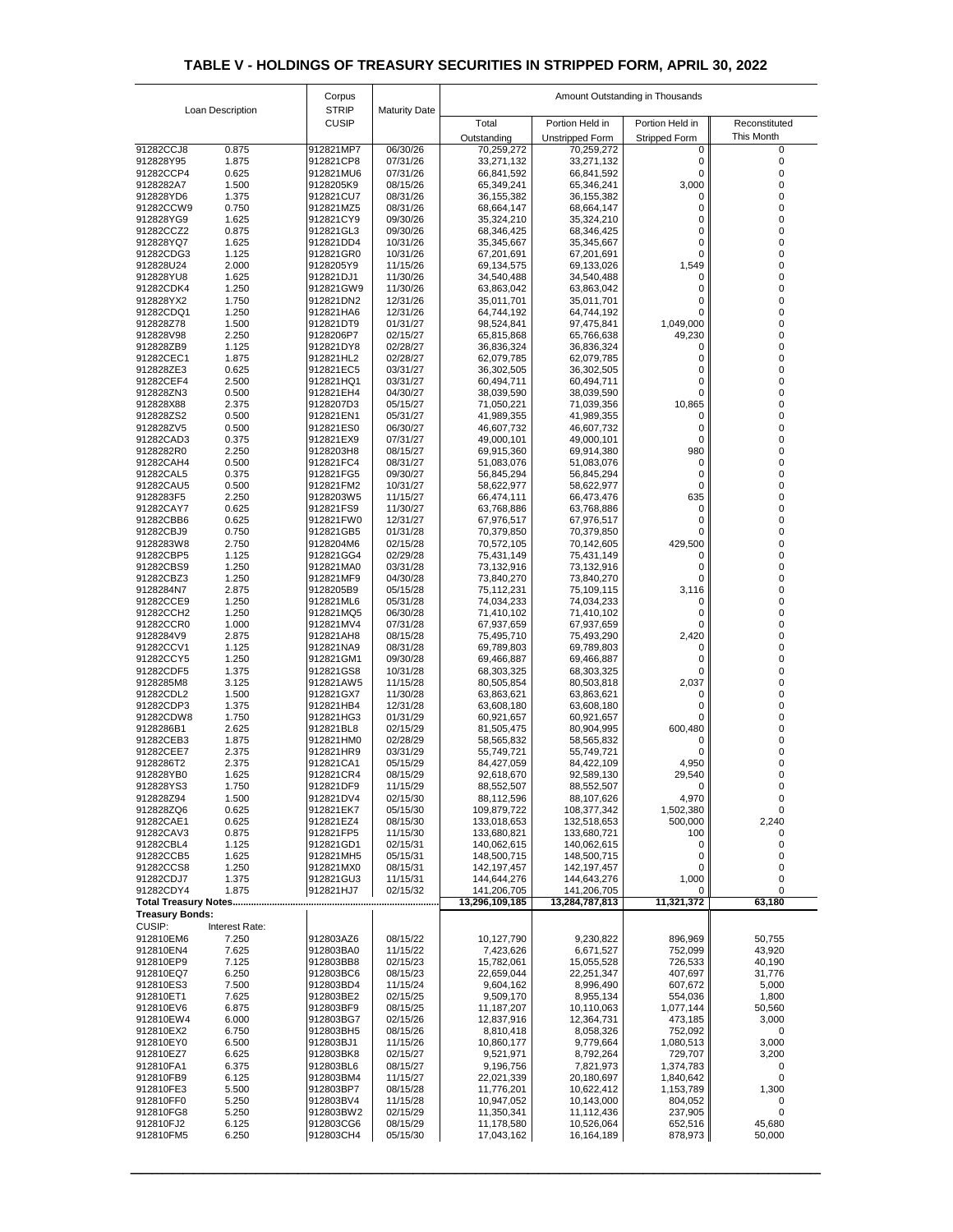| Loan Description       |                                                 | Corpus                       |                      |                          | Amount Outstanding in Thousands |                          |                      |
|------------------------|-------------------------------------------------|------------------------------|----------------------|--------------------------|---------------------------------|--------------------------|----------------------|
|                        |                                                 | <b>STRIP</b><br><b>CUSIP</b> | <b>Maturity Date</b> | Total                    | Portion Held in                 | Portion Held in          | Reconstituted        |
|                        |                                                 |                              |                      | Outstanding              | <b>Unstripped Form</b>          | <b>Stripped Form</b>     | This Month           |
| 912810FP8              | 5.375                                           | 912803CK7                    | 02/15/31             | 16,427,648               | 15,154,595                      | 1,273,053                | 182,900              |
| 912810FT0<br>912810PT9 | 4.500<br>4.750                                  | 912803CX9<br>912803CZ4       | 02/15/36<br>02/15/37 | 26,397,130<br>16,589,456 | 24,618,387<br>16,172,157        | 1,778,743<br>417,299     | 10,000<br>$\Omega$   |
| 912810PU6              | 5.000                                           | 912803DA8                    | 05/15/37             | 21,413,045               | 20,725,233                      | 687,812                  | 71,100               |
| 912810PW2              | 4.375                                           | 912803DC4                    | 02/15/38             | 22,525,149               | 21,989,643                      | 535,505                  | 150,080              |
| 912810PX0<br>912810QA9 | 4.500<br>3.500                                  | 912803DD2<br>912803DF7       | 05/15/38<br>02/15/39 | 25,500,123<br>25,908,569 | 24,994,993<br>25,797,119        | 505,130<br>111,450       | 72,000<br>1,200      |
| 912810QB7              | 4.250                                           | 912803DG5                    | 05/15/39             | 38,778,773               | 37,557,677                      | 1,221,096                | $\Omega$             |
| 912810QC5<br>912810QD3 | 4.500<br>4.375                                  | 912803DH3<br>912803DJ9       | 08/15/39<br>11/15/39 | 41,430,538<br>44,564,249 | 40,518,145<br>40,983,468        | 912,393<br>3,580,781     | 16,240<br>419,680    |
| 912810QE1              | 4.625                                           | 912803DK6                    | 02/15/40             | 44,902,490               | 41,708,086                      | 3,194,404                | 478,000              |
| 912810QH4              | 4.375                                           | 912803DM2                    | 05/15/40             | 43,473,044               | 39,894,301                      | 3,578,743                | 425,320              |
| 912810SR0<br>912810QK7 | 1.125<br>3.875                                  | 912803FQ1<br>912803DN0       | 05/15/40<br>08/15/40 | 60,356,639<br>43,213,317 | 60,355,159<br>42,767,036        | 1,480<br>446,281         | $\Omega$<br>3,200    |
| 912810SQ2              | 1.125                                           | 912803FS7                    | 08/15/40             | 76,517,749               | 76,293,169                      | 224,580                  | $\Omega$             |
| 912810QL5              | 4.250                                           | 912803DP5                    | 11/15/40             | 42,903,189               | 40,699,677                      | 2,203,511                | 30,000               |
| 912810ST6<br>912810QN1 | 1.375<br>4.750                                  | 912803FU2<br>912803DQ3       | 11/15/40<br>02/15/41 | 85,640,970<br>43,004,945 | 85,638,740<br>42,204,471        | 2,230<br>800,474         | 0<br>15,000          |
| 912810SW9              | 1.875                                           | 912803FW8                    | 02/15/41             | 89,742,088               | 89,730,816                      | 11,272                   | $\Omega$             |
| 912810QQ4<br>912810SY5 | 4.375<br>2.250                                  | 912803DS9<br>912803FZ1       | 05/15/41<br>05/15/41 | 41,995,507<br>86,181,841 | 41,435,161<br>85,959,801        | 560,346<br>222,040       | 5,760<br>22,000      |
| 912810QS0              | 3.750                                           | 912803DT7                    | 08/15/41             | 42,488,837               | 41,995,972                      | 492,866                  | $\Omega$             |
| 912810TA6              | 1.750                                           | 912803GB3                    | 08/15/41             | 83,722,742               | 83,092,352                      | 630,390                  | $\Omega$             |
| 912810QT8<br>912810TC2 | 3.125<br>2.000                                  | 912803DU4<br>912803GD9       | 11/15/41<br>11/15/41 | 44,622,444<br>70,625,666 | 44, 153, 734<br>70,561,486      | 468,710<br>64,180        | 18,840<br>5,600      |
| 912810QU5              | 3.125                                           | 912803DV2                    | 02/15/42             | 47,219,044               | 46,768,574                      | 450,470                  | 51,856               |
| 912810TF5              | 2.375                                           | 912803GF4                    | 02/15/42             | 41,227,571               | 40,859,931                      | 367,640                  | 316,760              |
| 912810QW1<br>912810QX9 | 3.000<br>2.750                                  | 912803DX8<br>912803DY6       | 05/15/42<br>08/15/42 | 43,918,686<br>41,995,432 | 43,369,793<br>41,278,337        | 548,893<br>717,095       | $\Omega$<br>45,480   |
| 912810QY7              | 2.750                                           | 912803DZ3                    | 11/15/42             | 41,994,009               | 39,781,585                      | 2,212,425                | 195,280              |
| 912810QZ4<br>912810RB6 | 3.125<br>2.875                                  | 912803EA7<br>912803EC3       | 02/15/43<br>05/15/43 | 41,999,759<br>41,999,319 | 36,771,693<br>37,017,985        | 5,228,066<br>4,981,333   | 156,615<br>775,080   |
| 912810RC4              | 3.625                                           | 912803ED1                    | 08/15/43             | 41,998,968               | 38,330,174                      | 3,668,794                | 278,250              |
| 912810RD2              | 3.750                                           | 912803EE9                    | 11/15/43             | 41,994,787               | 38,348,078                      | 3,646,709                | 269,080              |
| 912810RE0<br>912810RG5 | 3.625<br>3.375                                  | 912803EF6<br>912803EH2       | 02/15/44<br>05/15/44 | 41,999,879<br>41,992,115 | 34,747,262<br>36,299,361        | 7,252,617<br>5,692,754   | 321,800<br>17,600    |
| 912810RH3              | 3.125                                           | 912803EJ8                    | 08/15/44             | 42,000,030               | 37,818,196                      | 4,181,834                | 58,000               |
| 912810RJ9              | 3.000                                           | 912803EK5                    | 11/15/44             | 42,020,892               | 37,140,667                      | 4,880,225                | 133,180              |
| 912810RK6<br>912810RM2 | 2.500<br>3.000                                  | 912803EL3<br>912803EN9       | 02/15/45<br>05/15/45 | 42,000,609<br>42,361,715 | 36,853,591<br>38,301,278        | 5,147,018<br>4,060,437   | 397,839<br>33,200    |
| 912810RN0              | 2.875                                           | 912803EP4                    | 08/15/45             | 42,320,986               | 37,775,480                      | 4,545,506                | 735,340              |
| 912810RP5<br>912810RQ3 | 3.000<br>2.500                                  | 912803EQ2<br>912803ER0       | 11/15/45<br>02/15/46 | 42,076,670               | 38,757,070                      | 3,319,600                | 847,785              |
| 912810RS9              | 2.500                                           | 912803ET6                    | 05/15/46             | 40,252,169<br>43,173,535 | 33,854,772<br>36,915,045        | 6,397,397<br>6,258,490   | 522,040<br>621,760   |
| 912810RT7              | 2.250                                           | 912803EU3                    | 08/15/46             | 40,536,407               | 37,530,267                      | 3,006,140                | 402,400              |
| 912810RU4<br>912810RV2 | 2.875<br>3.000                                  | 912803EV1<br>912803EW9       | 11/15/46<br>02/15/47 | 42,948,775<br>40,830,504 | 40,426,318<br>34,741,731        | 2,522,457<br>6,088,773   | 121,400<br>411,060   |
| 912810RX8              | 3.000                                           | 912803EY5                    | 05/15/47             | 44,224,115               | 37,926,011                      | 6,298,104                | 494,100              |
| 912810RY6              | 2.750                                           | 912803EZ2                    | 08/15/47             | 43,512,331               | 35,024,330                      | 8,488,001                | 34,920               |
| 912810RZ3<br>912810SA7 | 2.750<br>3.000                                  | 912803FA6<br>912803FB4       | 11/15/47<br>02/15/48 | 41,228,751<br>45,044,506 | 28,417,460<br>35,263,635        | 12,811,291<br>9,780,870  | 424,600<br>1,771,600 |
| 912810SC3              | 3.125                                           | 912803FD0                    | 05/15/48             | 49,151,624               | 39,880,431                      | 9,271,193                | 1,169,456            |
| 912810SD1<br>912810SE9 | 3.000<br>3.375                                  | 912803FE8<br>912803FF5       | 08/15/48<br>11/15/48 | 50,414,781<br>54,868,281 | 38,142,128<br>44,919,154        | 12,272,653<br>9,949,127  | 471,200<br>1,130,560 |
| 912810SF6              | 3.000                                           | 912803FG3                    | 02/15/49             | 55,576,512               | 37,520,395                      | 18,056,117               | 460,500              |
| 912810SH2              | 2.875                                           | 912803FJ7                    | 05/15/49             | 57,608,369               | 38,869,820                      | 18,738,549               | 291,000              |
| 912810SJ8<br>912810SK5 | 2.250<br>2.375                                  | 912803FK4<br>912803FL2       | 08/15/49<br>11/15/49 | 63,396,357<br>60,504,749 | 53,820,842<br>53,005,857        | 9,575,515<br>7,498,892   | 525,160<br>421,560   |
| 912810SL3              | 2.000                                           | 912803FM0                    | 02/15/50             | 60,520,860               | 51,647,505                      | 8,873,355                | 1,480,800            |
| 912810SN9              | 1.250                                           | 912803FP3                    | 05/15/50             | 73,566,798               | 59,121,957                      | 14,444,840               | 1,235,600            |
| 912810SP4<br>912810SS8 | 1.375<br>1.625                                  | 912803FR9<br>912803FT5       | 08/15/50<br>11/15/50 | 89,044,509<br>85,834,257 | 76,546,034<br>64,393,460        | 12,498,475<br>21,440,797 | 1,088,149<br>994,960 |
| 912810SU3              | 1.875                                           | 912803FV0                    | 02/15/51             | 89,961,491               | 68,834,418                      | 21,127,073               | 536,828              |
| 912810SX7<br>912810SZ2 | 2.375<br>2.000                                  | 912803FY4<br>912803GA5       | 05/15/51<br>08/15/51 | 95,480,587<br>91,403,663 | 87,702,252<br>80,611,746        | 7,778,335<br>10,791,917  | 1,057,650<br>204,110 |
| 912810TB4              | 1.875                                           | 912803GC1                    | 11/15/51             | 90,235,307               | 81,888,643                      | 8,346,664                | 192,860              |
| 912810TD0              | 2.250                                           | 912803GE7                    | 02/15/52             | 85,045,382               | 81,632,862                      | 3,412,520                | 322,100              |
|                        | <b>Treasury Inflation-Protected Securities:</b> |                              |                      | 3,656,248,207            | 3,300,694,169                   | 355,554,038              | 23,276,619           |
| <b>CUSIP:</b>          | Interest Rate:                                  |                              |                      |                          |                                 |                          |                      |
| 912828TE0<br>912828UH1 | 0.125                                           | 912820RP4                    | 07/15/22             | 50,550,502               | 50,550,502                      | $\overline{0}$           | $\Omega$             |
| 9128284H0              | 0.125<br>0.625                                  | 912820A64<br>9128204W4       | 01/15/23<br>04/15/23 | 50,356,808<br>53,683,416 | 50,356,808<br>53,683,416        | $\overline{0}$<br>0      |                      |
| 912828VM9              | 0.375                                           | 912820G43                    | 07/15/23             | 49,952,023               | 49,952,023                      | 0                        |                      |
| 912828B25<br>9128286N5 | 0.625<br>0.500                                  | 912820K71<br>912821BV6       | 01/15/24<br>04/15/24 | 49,799,001<br>36,208,585 | 49,799,001<br>36,208,585        | $\overline{0}$<br>0      |                      |
| 912828WU0              | 0.125                                           | 912820P35                    | 07/15/24             | 48,965,592               | 48,965,592                      | 0                        |                      |
| 912828YL8              | 0.125                                           | 912821DA0                    | 10/15/24             | 38,889,312               | 38,889,312                      | 0                        |                      |
| 912810FR4<br>912828H45 | 2.375<br>0.250                                  | 912803CN1<br>912820S65       | 01/15/25<br>01/15/25 | 42,119,902<br>49,075,511 | 42,119,902<br>49,075,511        | 0<br>$\overline{0}$      |                      |
| 912828ZJ2              | 0.125                                           | 912821EE1                    | 04/15/25             | 39,026,152               | 39,026,152                      | 0                        |                      |
| 912828XL9              | 0.375                                           | 912820W29                    | 07/15/25             | 49,021,098               | 49,021,098                      | 0                        |                      |
| 91282CAQ4<br>912810FS2 | 0.125<br>2.000                                  | 912821FJ9<br>912803CW1       | 10/15/25<br>01/15/26 | 37,459,266<br>28,572,167 | 37,459,266<br>28,572,167        | $\overline{0}$<br>0      |                      |
| 912828N71              | 0.625                                           | 912820Z59                    | 01/15/26             | 50,620,206               | 50,620,206                      | 0                        | 0                    |
| 91282CCA7              | 0.125                                           | 912821MC6                    | 04/15/26             | 43,098,235               | 43,098,235                      | $\overline{0}$           | 0                    |